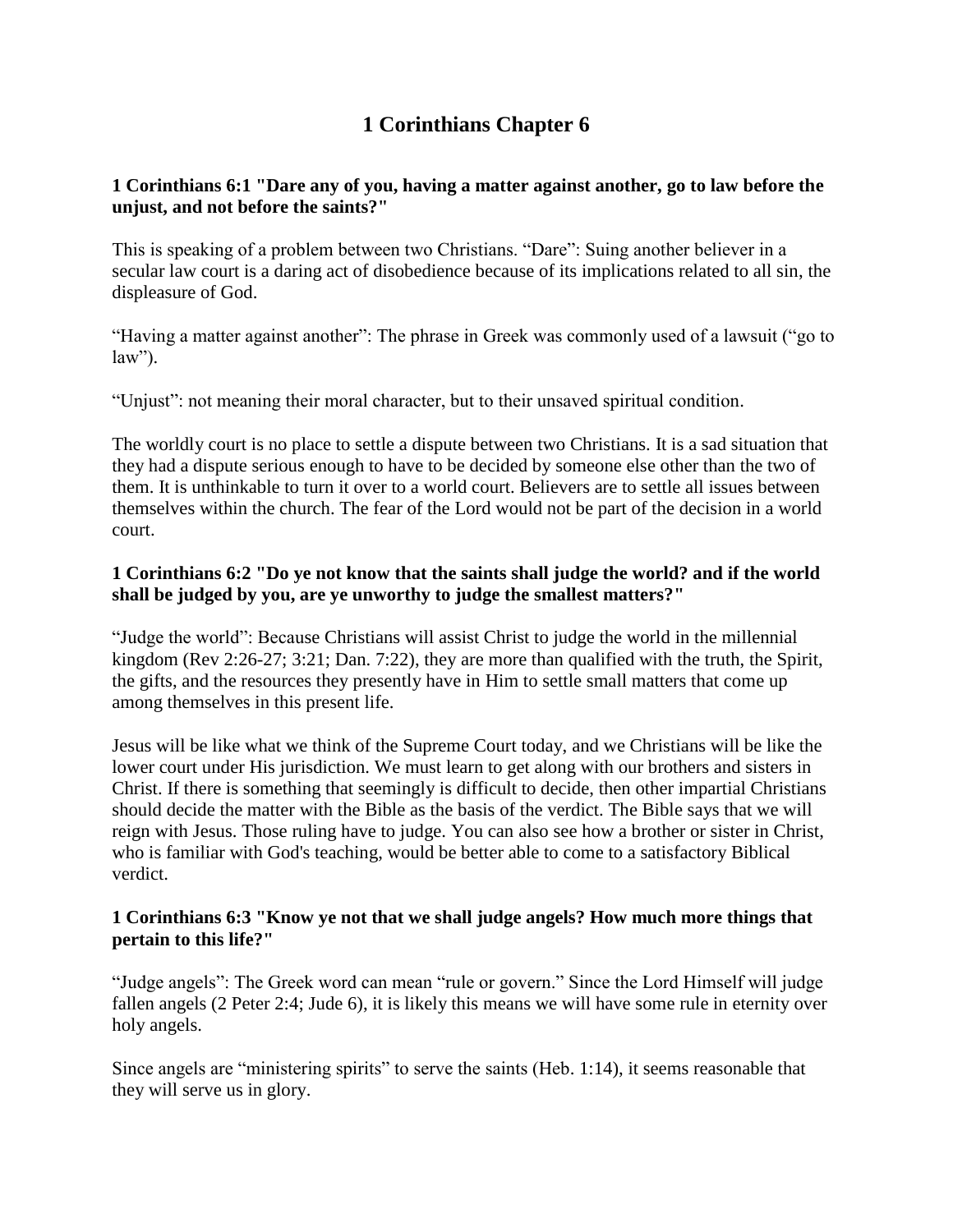#### **1 Corinthians 6:4 "If then ye have judgments of things pertaining to this life, set them to judge who are least esteemed in the church."**

This is a difficult verse to translate, as suggested by the widely varying English renderings. But the basic meaning is clear: when Christians have earthly quarrels and disputes among themselves, it is inconceivable that they would turn to those least qualified (unbelievers), to resolve the matter.

The most legally untrained believers (least esteemed), who know the Word of God and are obedient to the Spirit, are far more competent to settle disagreements between believers than the most experienced unbeliever, void of God's truth and Spirit.

### **1 Corinthians 6:5 "I speak to your shame. Is it so, that there is not a wise man among you? no, not one that shall be able to judge between his brethren?"**

Now Paul is saying; can't you see how silly this is? What he is trying to make them realize, is that Christians should sit down together and talk it out, with a third party if necessary. Pray together and let God decide the outcome.

# **1 Corinthians 6:6 "But brother goeth to law with brother, and that before the unbelievers."**

Paul is saying that to go before a civil court to settle an argument between two Christians, gives Christianity a black eye. If Jesus Christ is King of Peace, why is there this problem too difficult to settle?

Such conduct as suing a fellow believer is not only a sinful shame, but a complete failure to act obediently and righteously.

Christians who take fellow Christians to court, suffer moral defeat and spiritual loss even before the case is heard. And they become subject to divine chastening.

Hebrews 12:3 "For consider him that endured such contradiction of sinners against himself, lest ye be wearied and faint in your minds."

### **1 Corinthians 6:7 "Now therefore there is utterly a fault among you, because ye go to law one with another. Why do ye not rather take wrong? why do ye not rather [suffer yourselves to] be defrauded?"**

"Why … not … take wrong": The implied answer is because of the shameful sin (verse 5), and the moral defeat (verse 8), that result from selfishness. A willingness to discredit God, His wisdom, power, and sovereign purpose, and to harm the church and the testimony of Christ's gospel.

"Defrauded": Christians have no right to insist on legal recourse in a public court. It is far better to trust God's sovereign purposes in trouble and lose financially, than to be disobedient and suffer spiritually.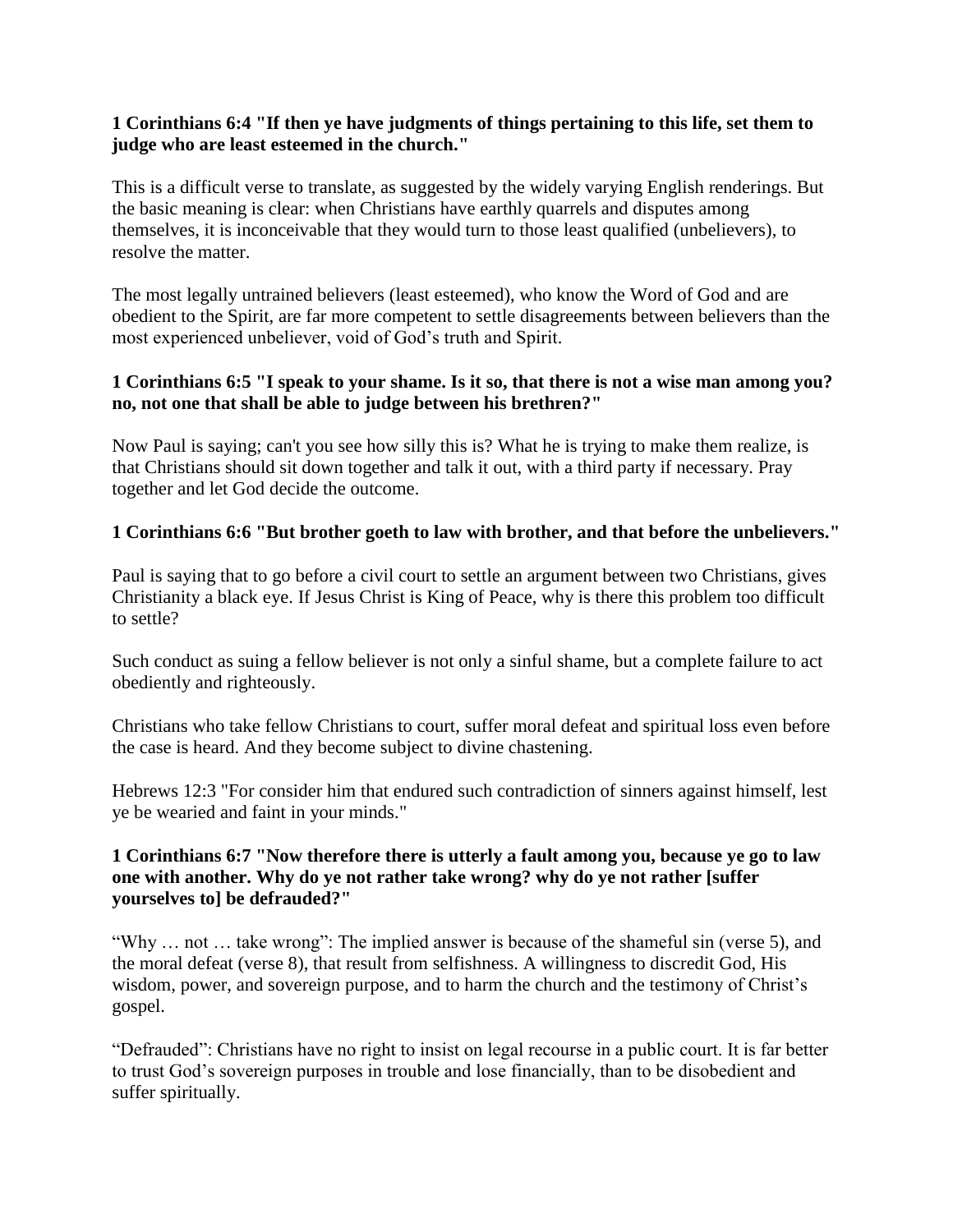Jesus taught if someone sued you for your coat; give them your cloak also. He also said to turn the other cheek, if someone slapped you on one cheek. He taught give to him that asks of you. Where have they sidetracked His teaching "forgive him that asks of you"? We know that Jesus taught that vengeance was His. We are to return good for the evil done unto us. These things are what make us a Christian. We are to kill them with kindness. What if you are the loser? It will just store up forgiveness for you in heaven, if you forgive the wrong he has done unto you.

# **1 Corinthians 6:8 "Nay, ye do wrong, and defraud, and that [your] brethren."**

Paul is shaming them here. It is bad to do wrong to someone of the world, but it is terrible to do wrong to a brother in Christ.

He is referring to those who sue their brothers in Christ being as guilty of the same misconduct they are suing to rectify.

Verses 9-10: In these next two verses, this catalog of sins, though not exhaustive, represent the major types of moral sin that characterize the unsaved.

# **1 Corinthians 6:9 "Know ye not that the unrighteous shall not inherit the kingdom of God? Be not deceived: neither fornicators, nor idolaters, nor adulterers, nor effeminate, nor abusers of themselves with mankind,"**

"Not inherit the kingdom": The kingdom is the spiritual sphere of salvation where God rules as king over all who belong to Him by faith. All believers are in that spiritual kingdom, yet are waiting to enter the full inheritance of it in the age to come. People who are characterized by these iniquities are not saved.

While believers can and do commit these sins, they do not characterize them as an unbroken life pattern. When they do, it demonstrates that the person is not in God's kingdom. True believers who do sin, resent that sin and seek to gain the victory over it (see Romans 7:14-25).

Fornicators are all who indulge in sexual immorality, but particularly unmarried persons.

Idolaters are those who worship any false god or follow any false religious system.

Adulterers are married persons who indulge in sexual acts outside their marriage.

Effeminate … nor abusers of themselves are homosexuals or sodomites, terms referring to those who exchange and corrupt normal male-female sexual roles and relations. Tranvestism, sex changes, and other gender perversions are included.

Genesis 1:27 "So God created man in his [own] image, in the image of God created he him; male and female created he them."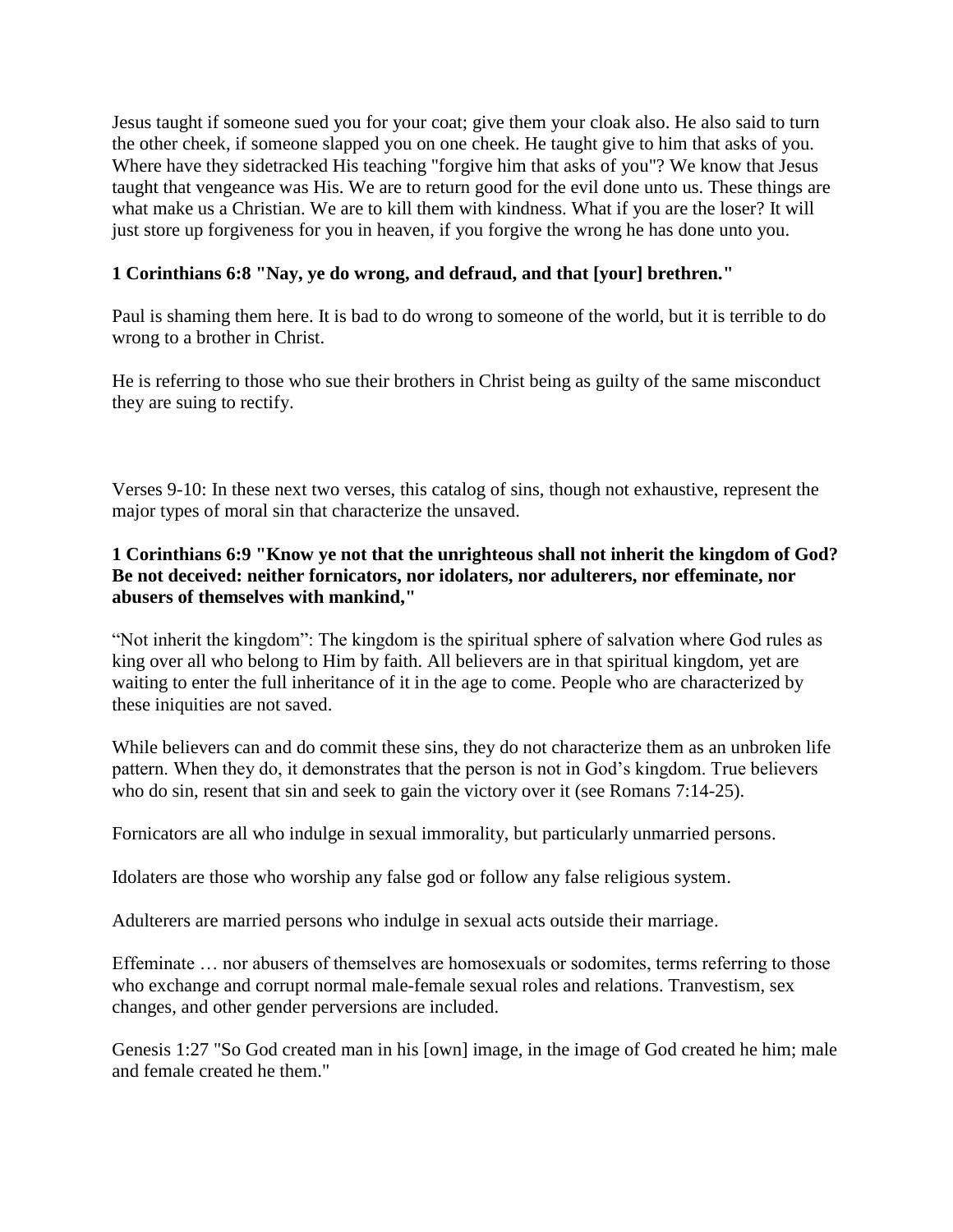Deut. 22:5 "The woman shall not wear that which pertaineth unto a man, neither shall a man put on a woman's garment: for all that do so [are] abomination unto the LORD thy God."

Sodomites are so called because the sin of male-male sex dominated the city of Sodom. This sinful perversion is condemned always, in any form, by Scripture. (Lev 18:22; 20:13; Rom. 1:26- 27; 1 Tim 1:10)

Paul is saying here; you are wrong if you think that just being baptized into Jesus will save you. You cannot go back into sin, and commit the sins the world is guilty of, and not be judged. He is saying, if you were really saved, you would not have the desire in your heart to commit these sins that the world is guilty of. Paul speaks of the unrighteous as a whole; he does not separate out those who are pretending to be Christians for special privileges. I am sure these types of sins are mentioned here, because of the worship of Aphrodite in this area, and also because most of the false worship was of a sensual nature.

In the book of James, it says faith without works is dead. We also see (in Hebrews chapter 6:5- 6), the consequences of getting back into these sins after you have made a commitment to God.

### **1 Corinthians 6:10 "Nor thieves, nor covetous, nor drunkards, nor revilers, nor extortioners, shall inherit the kingdom of God."**

One thing we must note here is that the sins mentioned (in verse 9), were sins of the body and seemed to be classed together. The sins (in verse 10), are also bad sins, but sins that happen outside the body. They are not sex sins. These are still sins, but do not include the Holy Spirit (which dwells inside of us), in their act of sin.

"Thieves … covetous" are both guilty of the same basic sin of greed. Those who are covetous desire what belongs to others, thieves take it.

Revilers are people who try to destroy others with words.

Extortioners are swindlers and embezzlers who steal indirectly, taking unfair advantage of others for their own financial gain.

#### **1 Corinthians 6:11 "And such were some of you: but ye are washed, but ye are sanctified, but ye are justified in the name of the Lord Jesus, and by the Spirit of our God."**

Though not all Christians have been guilty of all those particular sins, every Christian is equally an ex-sinner, since Christ came to save sinners. Some who used to have those patterns of sinful life were falling into those old signs again, and needed reminding that if they went all the way back to live as they used to, they were not going to inherit eternal salvation, because it would indicate that they were never saved.

"Washed" refers to new life through spiritual cleansing and regeneration.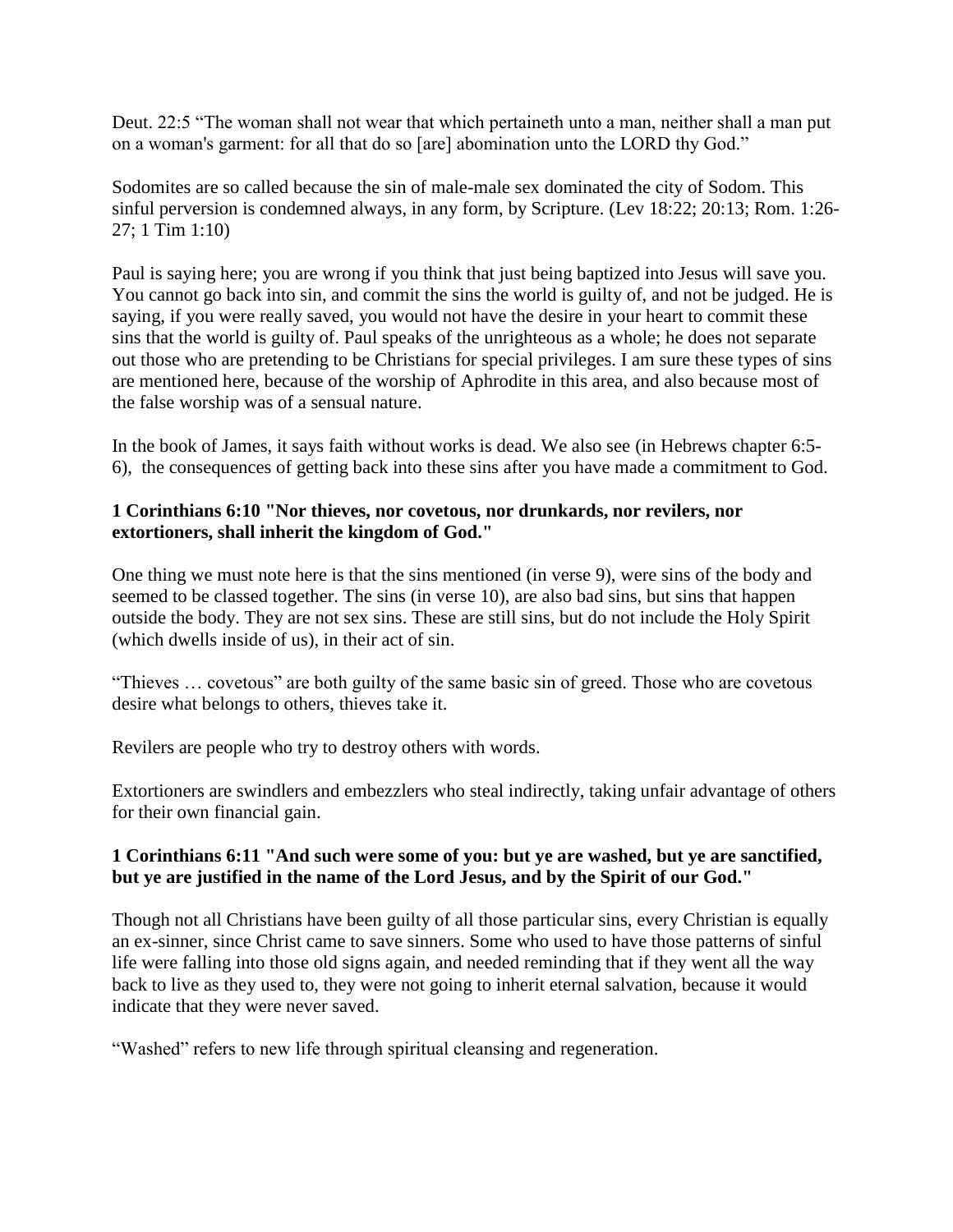"Sanctified" (set apart), is what results in new behavior, which a transformed life always produces. Sin's total domination is broken and replaced by a new pattern of obedience and holiness. Though not perfection, this is a new direction.

"Justified" refers to a new standing before God, in which the Christian is clothed in Christ's righteousness. In His death, the believer's sins were put to His account and He suffered for them, so that His righteousness might be put to an account, so that we might be blessed for it.

"By the Spirit": The Holy Spirit is the agent of salvation's transformation.

Everyone who ever lived has sinned and come short of the glory of God. Praise God, if we repent, He is faithful and just to forgive us of our sin and wash us in His precious blood. We are saved by the grace of God. We are washed in his blood and set aside for his purpose. We are justified (just as if we had never sinned). The Christians standing around God's throne in heaven are clothed in white robes, washed in the blood of the Lamb. When He saves us, we become a new creature in Christ.

# **1 Corinthians Chapter 6 Questions**

- 1. Who should Christians go before to settle a matter?
- 2. Do ye know that the saints shall judge the \_\_\_\_\_\_\_?
- 3. If we are to be a judge for Jesus, what will He be like?
- 4. What should be the basis for the verdict of a dispute between Christians?
- 5. In verse 3, it says the Christians will judge whom?
- 6. What does the word angel mean in this verse?
- 7. When will this judgment happen?
- 8. Who was to judge in verse 4?
- 9. Who are the brothers arguing their case before in verse 6?
- 10. What is a better solution to the problem?
- 11. If someone wants your coat, what are you to give him, also?
- 12. The unrighteous shall not inherit the \_\_\_\_\_\_\_\_\_.
- 13. What is a fornicator?